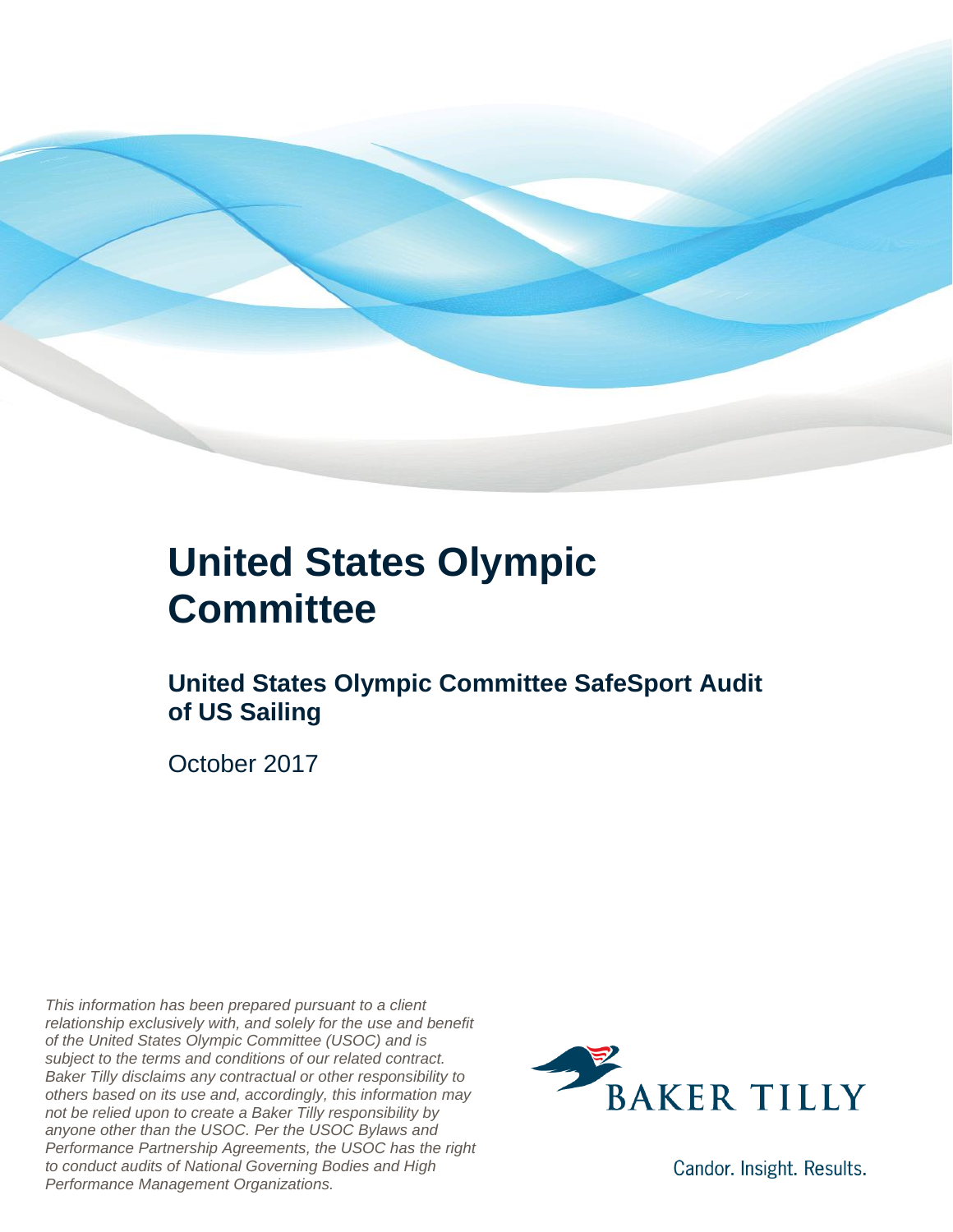

|  | UNITED STATES OLYMPIC COMMITTEE SAFESPORT AUDIT OF US |  |
|--|-------------------------------------------------------|--|
|  |                                                       |  |
|  |                                                       |  |
|  |                                                       |  |
|  |                                                       |  |
|  |                                                       |  |
|  |                                                       |  |
|  |                                                       |  |
|  |                                                       |  |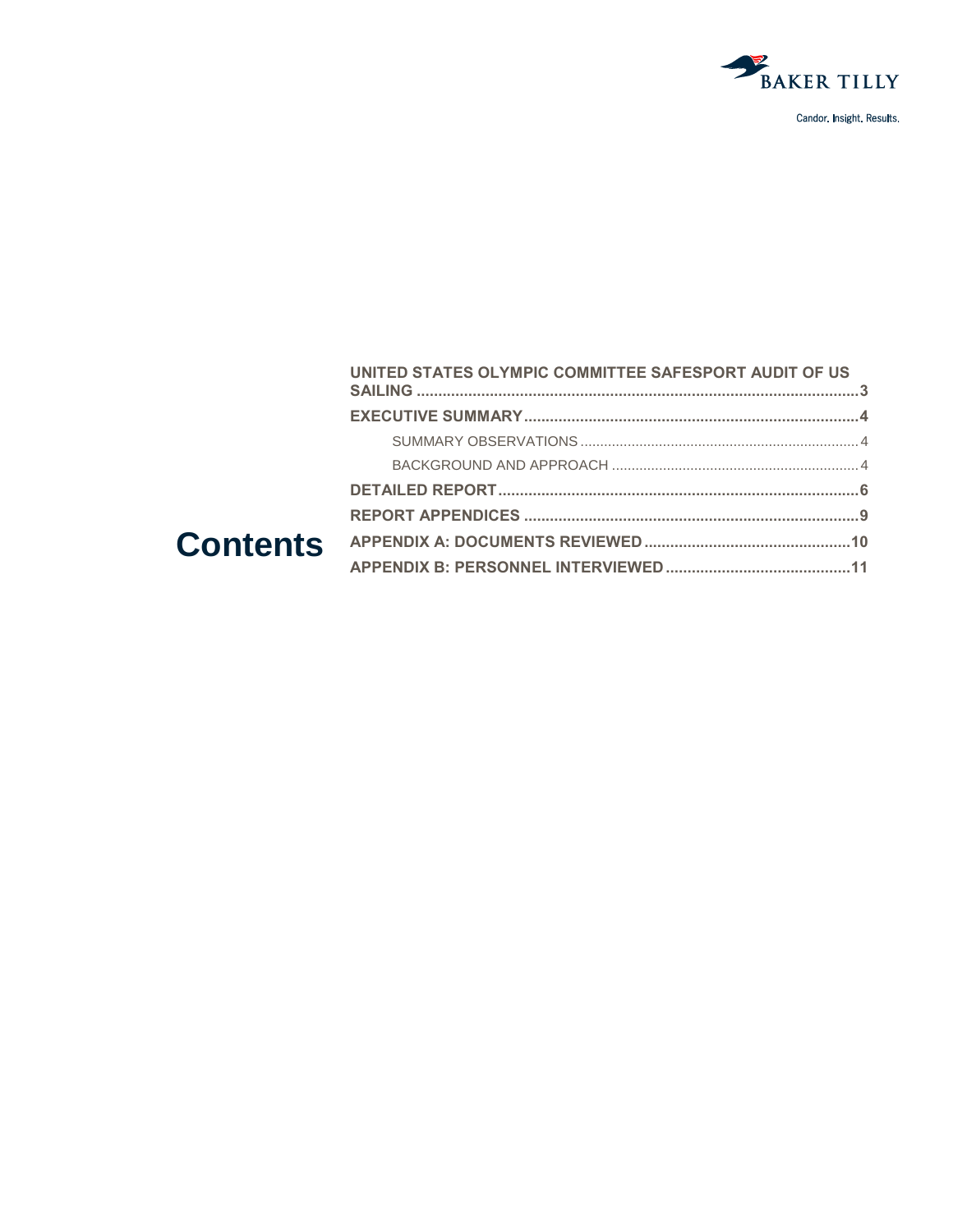

 $\overline{a}$ 

United States Olympic Committee USOC SafeSport Audit of US Sailing

#### <span id="page-2-0"></span>**United States Olympic Committee SafeSport Audit of US Sailing<sup>1</sup>**

<sup>&</sup>lt;sup>1</sup> To consider the report in its entirety, please refer also to the detailed management response that will appear here [\[Governance Documents\]](https://www.teamusa.org/Footer/Legal/Governance-Documents) within 90 days of the date of this report.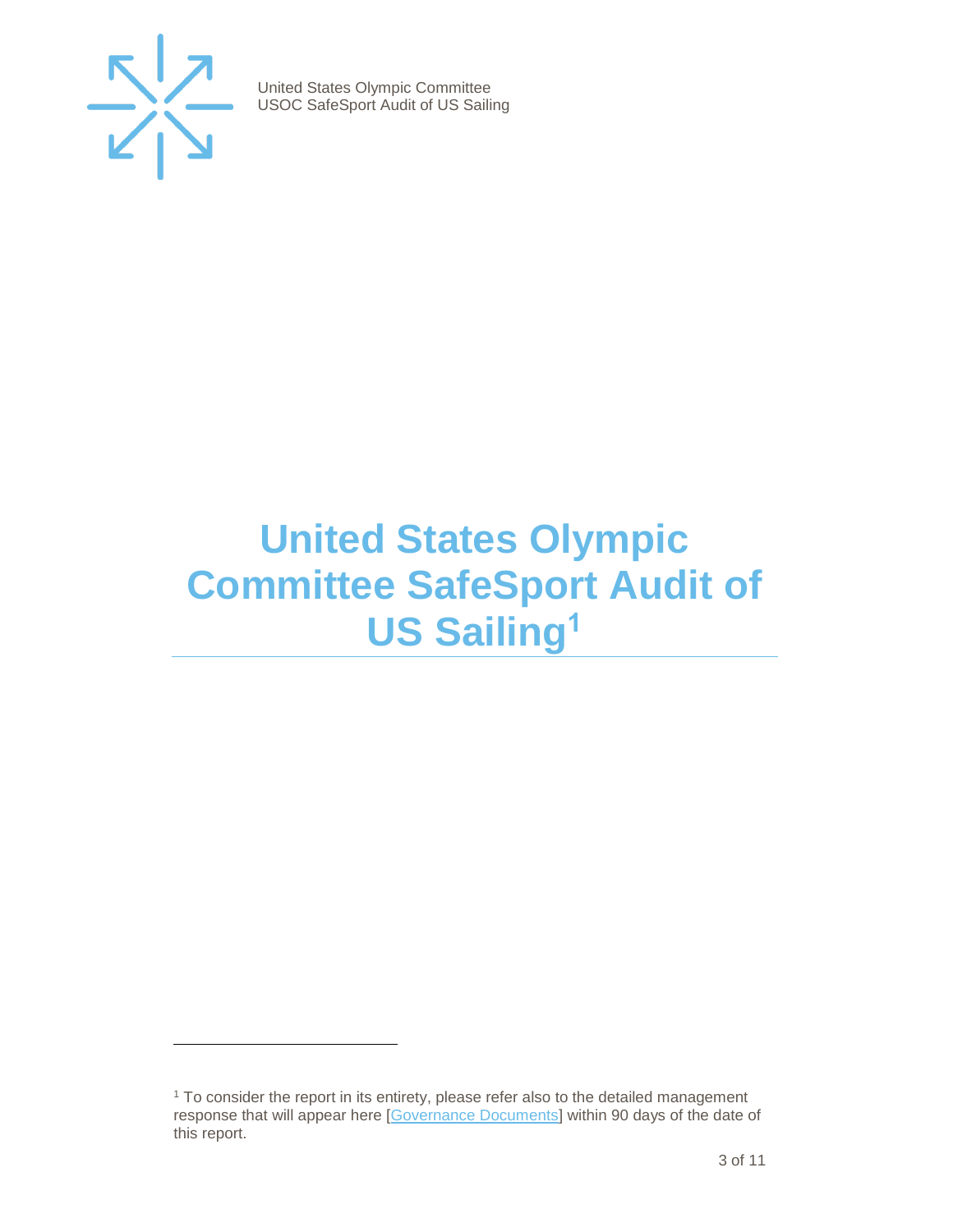

### **Executive Summary**

#### <span id="page-3-1"></span><span id="page-3-0"></span>**Summary Observations**

It shall be the policy of the United States Olympic Committee (USOC) that each National Governing Body (NGBs) adopt a Minimum Standards Policy for Athlete Safety Programs (Athlete Safety Standards) by December 31, 2013<sup>2</sup>.

We noted the following opportunities to enhance the design of US Sailing's compliance with the Athlete Safety Standards:

- **Athlete Safety Standards - Criminal Background Checks and Education and Training Testing** - Seven individuals selected for testing (70% of the selected individuals) did not have criminal background checks conducted during the testing period (i.e., May 1, 2016 through April 30, 2017); however, evidence was provided that the criminal background checks were completed prior to issuing the audit report.
- **Athlete Safety Standards - Application of the SafeSport Policy (Minors)** - US Sailing's SafeSport Program Handbook (Handbook) states, "US Sailing implemented a background screening policy for staff, coaches and contractors and volunteers in 2010. US Sailing will not authorize or accept any staff or coach who has routine access to minors unless that person consents to be screened and passes a comprehensive screen by US Sailing's approved background screen vendor." US Sailing's application of this policy is inconsistent with the requirements listed in the Athlete Safety Standards and may be focused too narrowly on minors. The Athlete Safety Standards do not limit these activities to include only minors.

#### <span id="page-3-2"></span>**Background and Approach**

 $\overline{a}$ 

USOC engaged Baker Tilly Virchow Krause (Baker Tilly), to assist the USOC in the completion of SafeSport audits, to assess compliance with SafeSport policies and procedures at the USOC and all of its NGBs and High Performance Management Organizations (HPMOs).

Baker Tilly performed a review of US Sailing to evaluate compliance with the Athlete Safety Standards. The following activities were performed for this review of US Sailing:

- Developed and executed an audit program that included:
	- Holding a virtual entrance meeting to discuss and document US Sailing's SafeSport program and processes.
	- Selecting a sample of 10 from the required individuals to ensure a background check was performed and education and training was completed. See **Appendix A** for a list of documents reviewed.

<sup>2</sup> Effective June 20, 2017 the USOC replaced the Athlete Safety Standards with the NGB Athlete Safety Policy. Due to the timing of this audit, fieldwork was performed in accordance with the Athlete Safety Standards.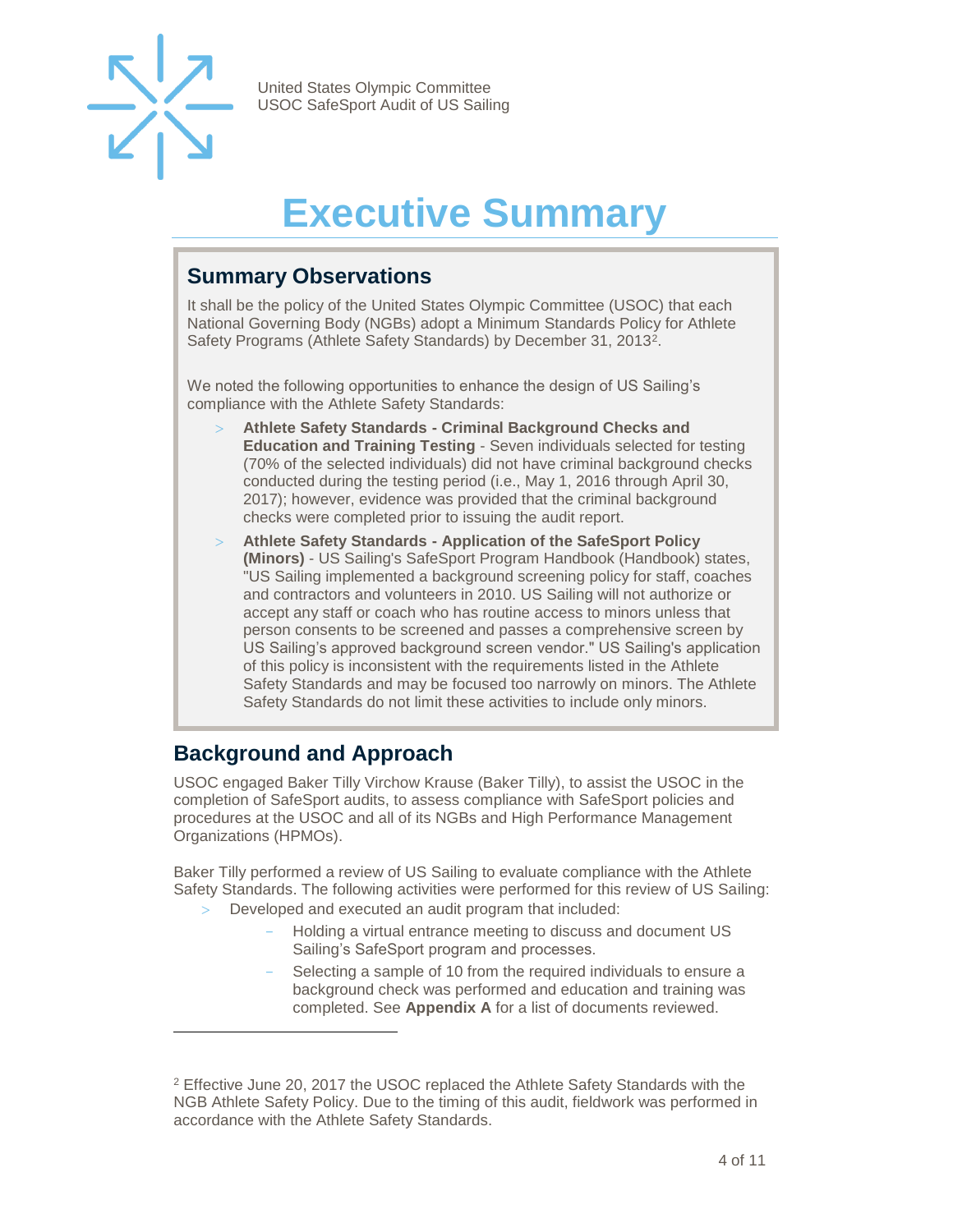

- Reviewing US Sailing's athlete safety policy and determining whether the following was addressed:
	- Required misconduct is prohibited and defined;
	- Reporting procedures are documented; and
	- The grievance process is documented and complies with Athlete Safety Standards.
- Identifying which individuals are required to undergo a criminal background check and complete education and training.
- Conducted a virtual exit meeting, if requested, following delivery of the draft report, to discuss audit findings and recommendation(s) with US Sailing. See **Appendix B** for a list of individuals interviewed.
- > Identified specific observations and recommendations regarding opportunities to enhance compliance with Athlete Safety Standards. Observations include the following attributes: criteria, condition, cause, effect and recommendation, as set out in the International Professional Practices Framework (IPPF) Standards and Practice Advisory 2410-1.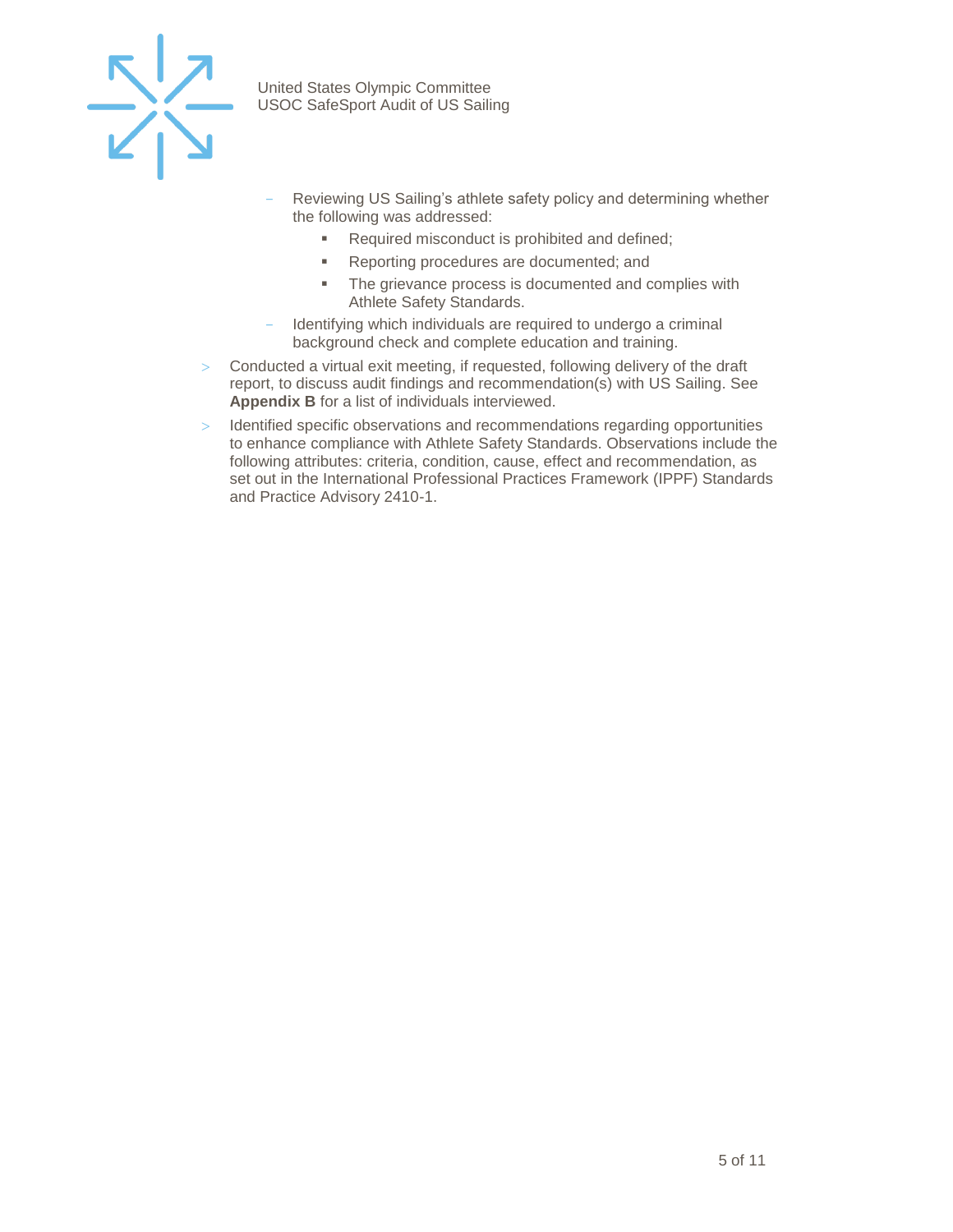

### **Detailed Report**

<span id="page-5-0"></span>The tables below represent opportunities to enhance the design and effectiveness of US Sailing's compliance with the Athlete Safety Standards.

| 1. Athlete Safety Standards - Criminal Background Checks and Education and<br><b>Training Testing</b> |                                                                                                                                                                                                                                                                                                                                                                                                                                                                                                                                                                                                                                                                                                                                                                                                                                                                                                                                               |  |
|-------------------------------------------------------------------------------------------------------|-----------------------------------------------------------------------------------------------------------------------------------------------------------------------------------------------------------------------------------------------------------------------------------------------------------------------------------------------------------------------------------------------------------------------------------------------------------------------------------------------------------------------------------------------------------------------------------------------------------------------------------------------------------------------------------------------------------------------------------------------------------------------------------------------------------------------------------------------------------------------------------------------------------------------------------------------|--|
| <b>Criteria</b>                                                                                       | The Athlete Safety Standards state each NGB/HPMO shall<br>require criminal background checks and education and<br>training for those individuals it formally authorizes, approves,<br>or appoints (a) to a position of authority over, or (b) to have<br>frequent contact with athletes.                                                                                                                                                                                                                                                                                                                                                                                                                                                                                                                                                                                                                                                      |  |
| <b>Condition</b>                                                                                      | Seven individuals selected for testing (70% of the selected<br>individuals) did not have criminal background checks<br>conducted during the testing period (i.e., May 1, 2016 through<br>April 30, 2017); however, evidence was provided that the<br>criminal background checks were completed prior to issuing<br>the audit report.                                                                                                                                                                                                                                                                                                                                                                                                                                                                                                                                                                                                          |  |
| Cause                                                                                                 | US Sailing may not be consistently tracking and monitoring<br>compliance with the criminal background checks and<br>education and training requirements of the Athlete Safety<br>Standards.                                                                                                                                                                                                                                                                                                                                                                                                                                                                                                                                                                                                                                                                                                                                                   |  |
| <b>Effect</b>                                                                                         | Individuals the US Sailing formally authorizes, approves or<br>appoints (a) to a position of authority over, or (b) to have<br>frequent contact with athletes may not be in compliance with<br>the USOC's SafeSport program because they have not<br>completed criminal background checks and/or education and<br>training prior to having contact with athletes. US Sailing must<br>be in compliance with the USOC's Athlete Safety Standards<br>to be a member in good standing. Noncompliance with the<br>USOC's Athlete Safety Standards can result in disciplinary<br>action by the USOC including withdrawal of high performance<br>funding.<br>Also, athletes may have contact with individuals who are<br>unaware of SafeSport misconduct and the potential impact to<br>athletes' well-being and/or have contact with individuals who<br>have a criminal history, which could put athletes at SafeSport-<br>related misconduct risk. |  |
| <b>Recommendation</b>                                                                                 | US Sailing must require that individuals it formally authorizes,<br>approves, or appoints (a) to a position of authority over, or (b)<br>to have frequent contact with athletes complete criminal<br>background checks and education and training requirements<br>in a timely manner and before they have contact with athletes<br>to provide assurance that they are educated on the                                                                                                                                                                                                                                                                                                                                                                                                                                                                                                                                                         |  |
|                                                                                                       |                                                                                                                                                                                                                                                                                                                                                                                                                                                                                                                                                                                                                                                                                                                                                                                                                                                                                                                                               |  |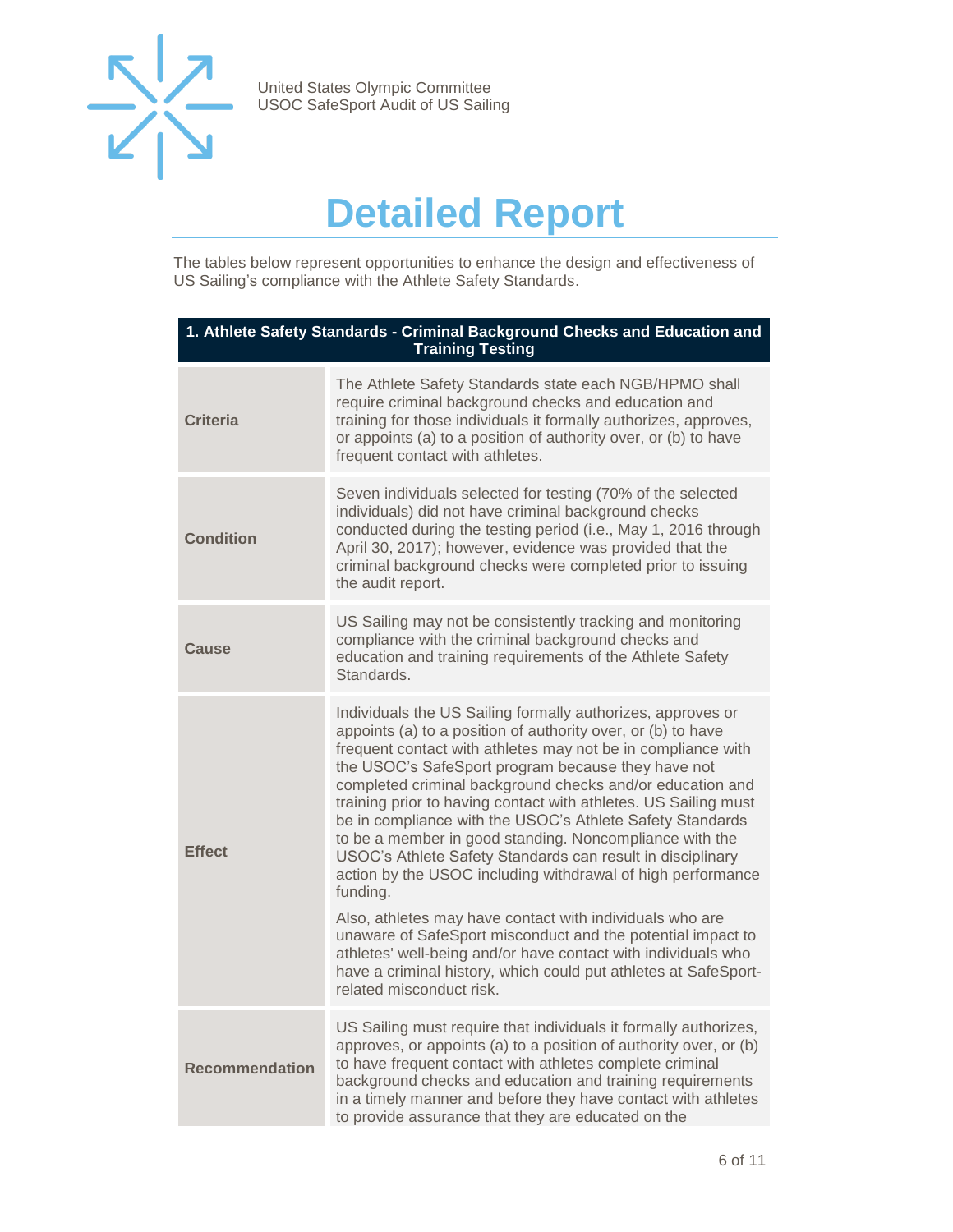

#### **1. Athlete Safety Standards - Criminal Background Checks and Education and Training Testing**

requirements of the Athlete Safety Standards. US Sailing must consistently track and verify criminal background checks and education and training requirements are met for all required individuals. Compliance with these requirements must be completed within 90 days of receipt of the final audit report. US Sailing should review the testing results and require all necessary individuals to complete the necessary requirements (i.e., criminal background check and/or education and training). **Management response** US Sailing does have a plan in place for full compliance with the SafeSport requirements for background checks and education and training of individuals that US Sailing puts in positions of authority over athletes. Post BOD approval of necessary SafeSport policies, there was a necessary time period required to obtain full compliance which we have done. HR policies have been implemented to require both background checks and SafeSport education and training prior to start date of contract coaches and employees. We agree that at the time of audit that we were not fully compliant but do have the processes in place moving forward. A plan will be submitted to address the above concern within 90 days as stated above.

| 2. Athlete Safety Standards - Application of the SafeSport Policy (Minors) |                                                                                                                                                                                                                                                                                                                                                                                                                                                                                                                                                                                                                                                                                           |  |  |
|----------------------------------------------------------------------------|-------------------------------------------------------------------------------------------------------------------------------------------------------------------------------------------------------------------------------------------------------------------------------------------------------------------------------------------------------------------------------------------------------------------------------------------------------------------------------------------------------------------------------------------------------------------------------------------------------------------------------------------------------------------------------------------|--|--|
| <b>Criteria</b>                                                            | The Athlete Safety Standards state each NGB/HPMO shall<br>require criminal background checks and education and<br>training for those individuals it formally authorizes, approves,<br>or appoints (a) to a position of authority over, or (b) to have<br>frequent contact with athletes.                                                                                                                                                                                                                                                                                                                                                                                                  |  |  |
| <b>Condition</b>                                                           | US Sailing's SafeSport Program Handbook (Handbook)<br>states, "US Sailing implemented a background screening<br>policy for staff, coaches and contractors and volunteers in<br>2010. US Sailing will not authorize or accept any staff or<br>coach who has routine access to minors unless that person<br>consents to be screened and passes a comprehensive screen<br>by US Sailing's approved background screen vendor." US<br>Sailing's application of this policy is inconsistent with the<br>requirements listed in the Athlete Safety Standards and may<br>be focused too narrowly on minors. The Athlete Safety<br>Standards do not limit these activities to include only minors. |  |  |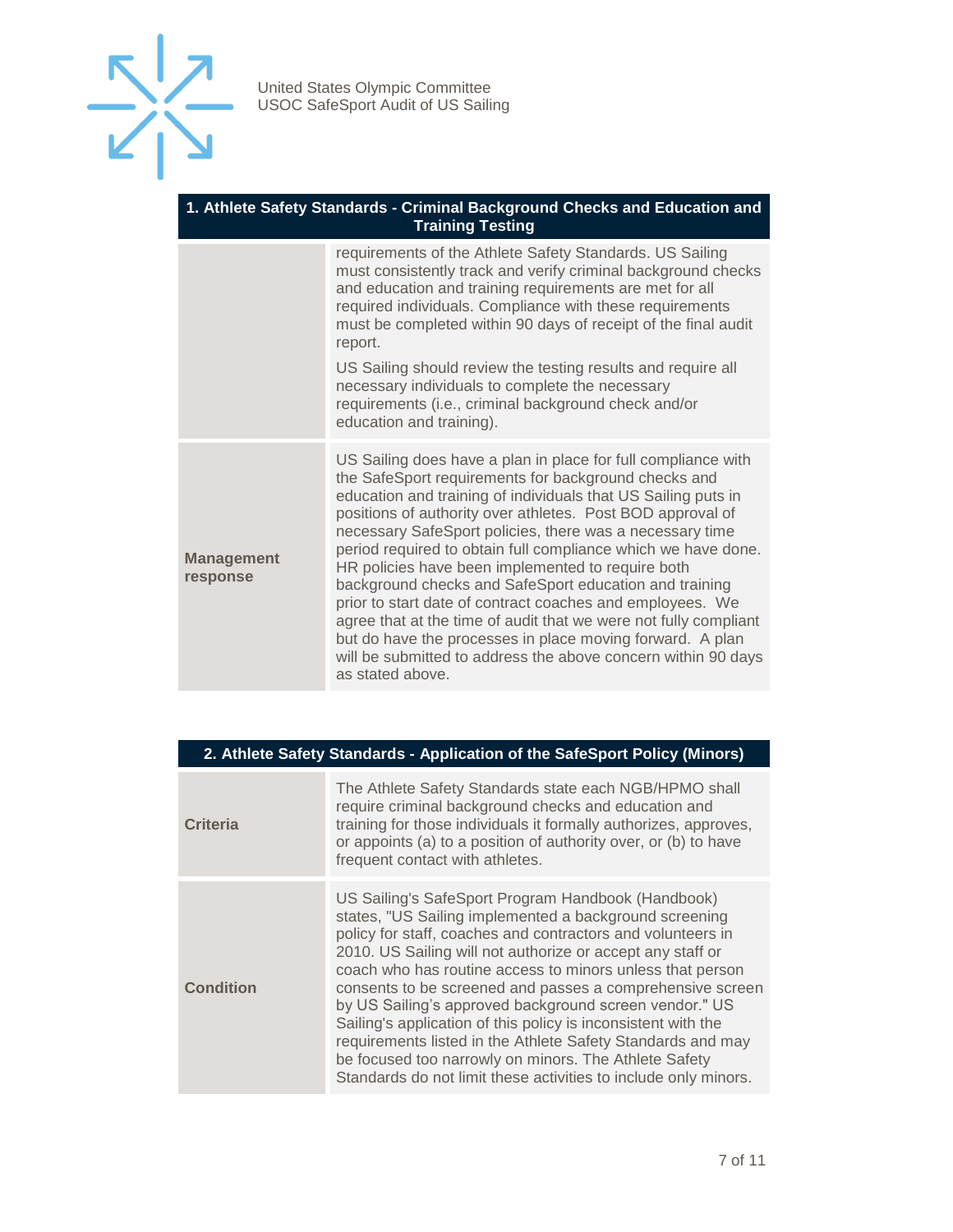

| 2. Athlete Safety Standards - Application of the SafeSport Policy (Minors) |  |  |  |
|----------------------------------------------------------------------------|--|--|--|
|                                                                            |  |  |  |

| Cause                         | US Sailing may not have updated its SafeSport-related<br>documentation and administrative materials to align with<br>requirements in the Athlete Safety Standards.                                                                                                                                                                                                                                                                                                                                                                                                                                                                                                                                                                          |  |  |
|-------------------------------|---------------------------------------------------------------------------------------------------------------------------------------------------------------------------------------------------------------------------------------------------------------------------------------------------------------------------------------------------------------------------------------------------------------------------------------------------------------------------------------------------------------------------------------------------------------------------------------------------------------------------------------------------------------------------------------------------------------------------------------------|--|--|
| <b>Effect</b>                 | US Sailing may not be in compliance with the Athlete Safety<br>Standards. US Sailing must be in compliance with the Athlete<br>Safety Standards to be a member in good standing.<br>Noncompliance with the Athlete Safety Standards can result<br>in disciplinary action by the USOC including withdrawal of<br>high performance funding.<br>Additionally, stakeholders (e.g., coaches, staff, officials,<br>volunteers, etc.) may not know that criminal background<br>check requirements apply to them or be informed of<br>SafeSport initiatives and the related misconduct areas. Also,<br>athletes may have contact with individuals who have a<br>criminal history, which could put athletes at SafeSport-related<br>misconduct risk. |  |  |
| <b>Recommendation</b>         | US Sailing must require that individuals it formally authorizes,<br>approves, or appoints (a) to a position of authority over, or (b)<br>to have frequent contact with athletes complete criminal<br>background check requirements in a timely manner and<br>before they have contact with athletes to provide assurance<br>that they are following the requirements of the Athlete Safety<br>Standards. Compliance with these requirements must be<br>completed within 90 days of receipt of the final audit report.                                                                                                                                                                                                                       |  |  |
| <b>Management</b><br>response | US Sailing acknowledges that a review of SafeSport<br>Handbook and other documentation with regard to application<br>of SafeSport policy is worthwhile and will be done within 90<br>days of this review/final report. However, please note that US<br>Sailing does recognize that SafeSport policy is not restricted<br>to interaction with minor athletes but with all athletes<br>participating in the sport over which individuals are placed in<br>positions of authority over athletes and we believe our current<br>policies reflect that. We will respond with a detailed plan to<br>ensure compliance with current NGB athlete safety policy to<br>the USOC within the 90 day timeline referenced above.                           |  |  |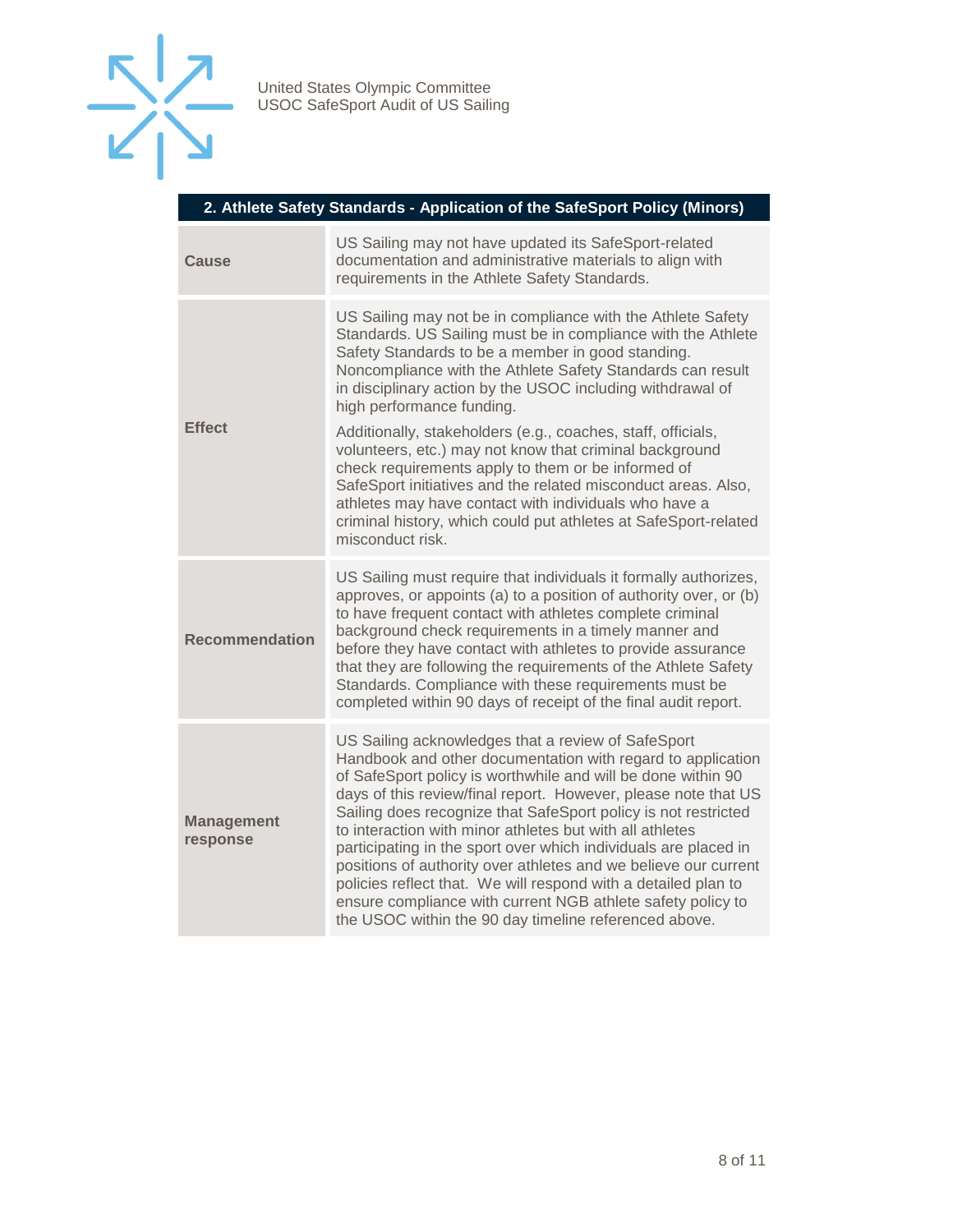

## <span id="page-8-0"></span>**Report Appendices**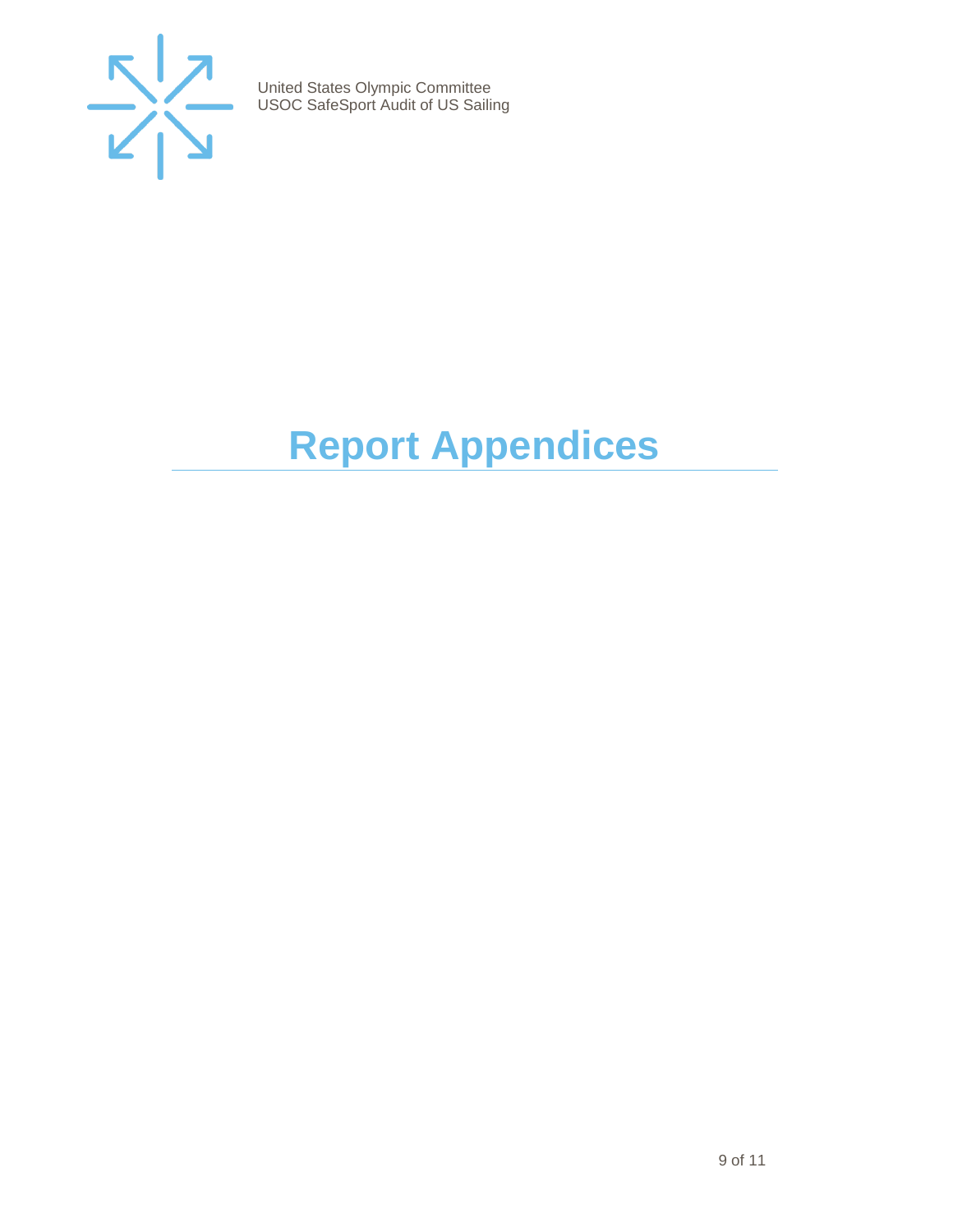

#### <span id="page-9-0"></span>**Appendix A: Documents Reviewed**

We reviewed the following documents:

- > Athlete Safety Standards Program Questionnaire
- > Population listing of "required individuals"(i.e., covered individuals required to undergo background check and training)
- > Procedure for Reporting and Direct Contact Information
- > US Sailing Regulations 2017
- > US Sailing SafeSport Handbook
- > The US Sailing SafeSport Program